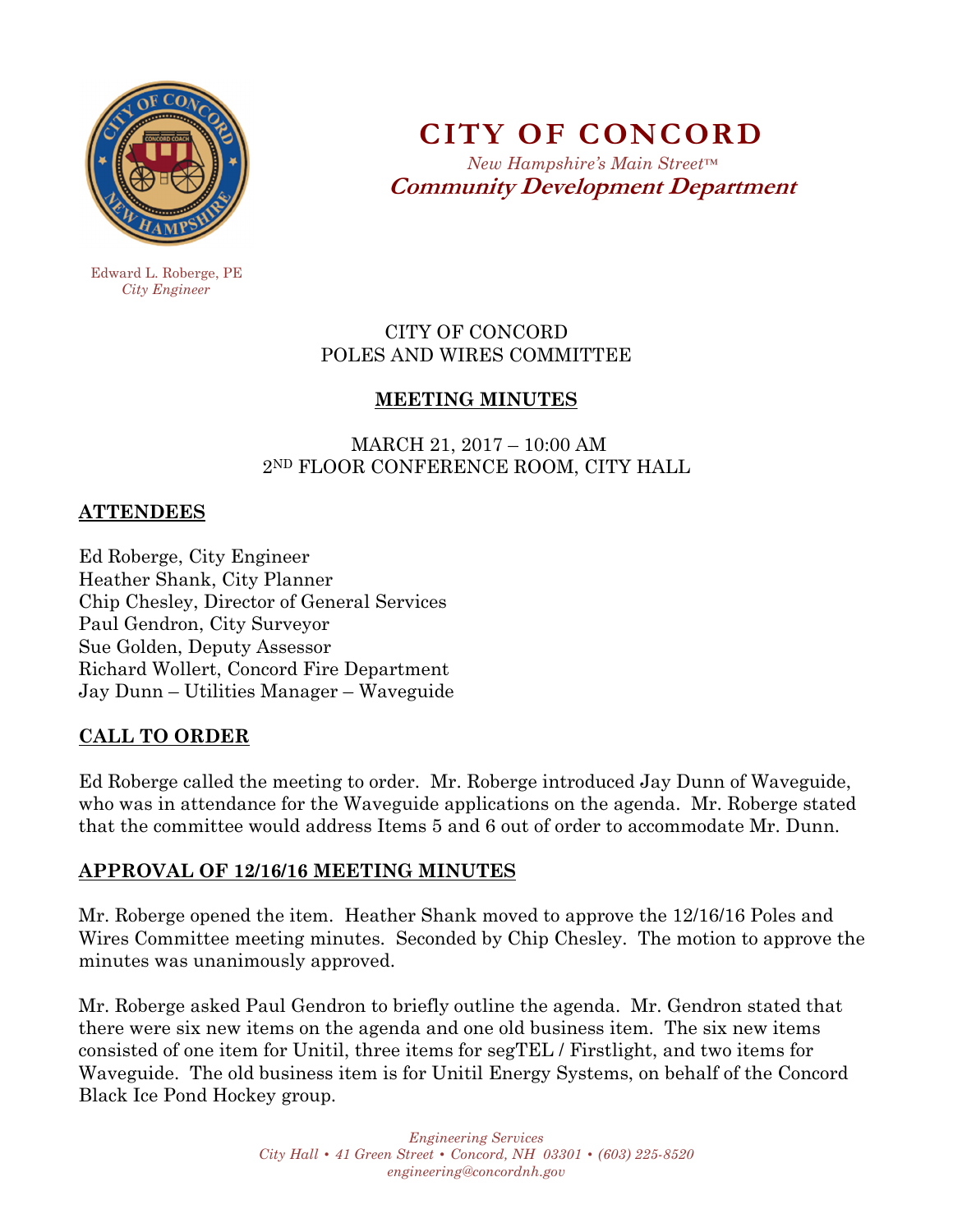### **FINAL APPLICATIONS**

5. 186 Communications / Waveguide, request for licensure of fiber within a city right-ofway West Street, Dunklee Street, Gilmore Street, and Pillsbury Street

Mr. Gendron stated that this application is for fiber on West Street, Dunklee Street, Gilmore Street, and Pillsbury Street. It's essentially two routes, one starting at existing plant at the intersection of South Street and West Street, then proceeding easterly along the southerly side of West Street, to Dunklee Street, then southerly along the westerly side of Dunklee Street and connecting into existing plant at the intersection of Allison Street. The second route starts at existing plant at the intersection of South Street and Allison Street, then proceeds southerly along the easterly side of Gilmore Street to Pillsbury Street, then easterly on Pillsbury Street to the building at 2 Pillsbury Street.

Mr. Gendron indicated that he had several conversations with Mr. Dunn related to the proposed route. He also had coordinated with Rick Wollert. Mr. Gendron indicated that the proposed route had bypassed a pole on West Street, but that Mr. Dunn had written that they would modify the application to attach to the pole that was originally omitted. Mr. Gendron stated the application currently cuts diagonally across the intersection of Pillsbury and Broadway. He stated that he had asked Mr. Dunn why this proposal was submitted and Mr. Dunn had responded that since there was already existing plant cutting diagonally, that it was recommended by the utilities that they utilize this path.

Mr. Gendron asked Mr. Wollert to comment on the wires that cut across the intersection at Pillsbury and Broadway and Mr. Wollert responded that he believed they were telephone and / or cable drop wires that service a residence near the intersection. Mr. Roberge asked Mr. Dunn if there was space on the poles at Pillsbury and Broadway to follow the existing plant. Mr. Dunn stated that he believed there is if the fire alarm cable is raised. Mr. Dunn briefly explained his understanding of the wires at the intersection and stated that he would amend the application to follow the existing plant from pole 16 / 14 to pole 17 / 16 and then to pole  $16 \frac{1}{2}$  / 15, instead of from pole  $16$  / 14 to pole  $16 \frac{1}{2}$  / 15.

Mr. Roberge recommended that the application be accepted subject to the conditions that Mr. Dunn modify the applications at the intersections of West Street and Broadway and Pillsbury Street and Broadway so that the plant goes from pole 33 to pole 2 then to pole 22 instead of from pole 33 to pole 22 at the West Street intersection, and from pole 16 / 14 to pole 17 / 16 and then to pole 16  $\frac{1}{2}$  / 15, instead of from pole 16 / 14 to pole 16  $\frac{1}{2}$  / 15 at the Pillsbury Street intersection.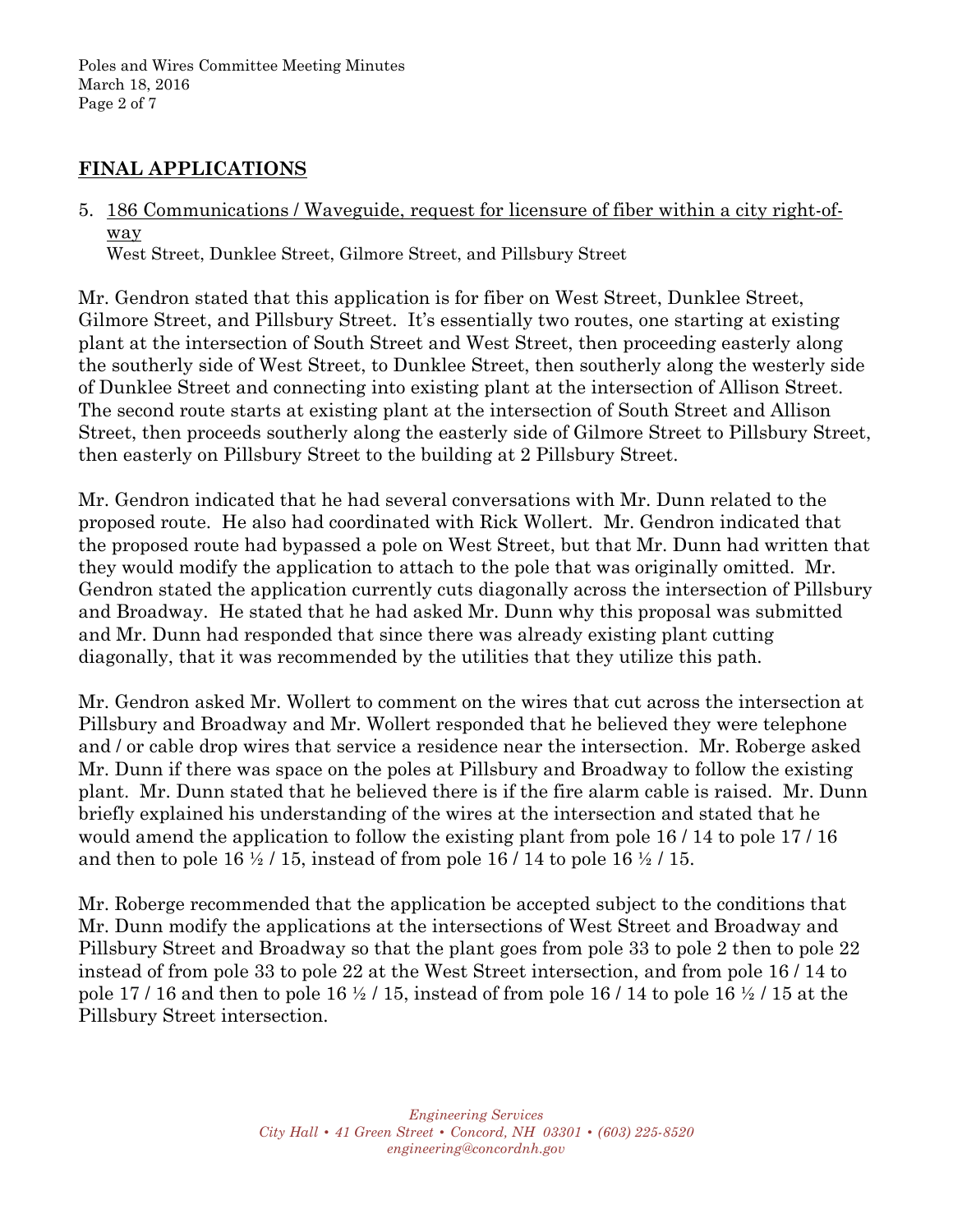Poles and Wires Committee Meeting Minutes March 18, 2016 Page 3 of 7

Mr. Chesley asked Mr. Dunn when he would be starting construction of this project if it is approved. Mr. Dunn stated by the end of this week or next week.

Mr. Roberge asked Mr. Dunn to provide updated maps and applications of the proposed route taking into account the two route changes.

Ms. Shank made a motion to accept Mr. Roberge's recommendation with conditions. Seconded by Mr. Chesley. The license petition was approved with conditions.

## 6. 186 Communications / Waveguide, request for licensure of fiber within a city right-ofway

Sheep Davis Road, Industrial Park Drive, and Regional Drive

Mr. Gendron stated that this application is for fiber on Sheep Davis Road, Industrial Park Drive, and Regional Drive. The project starts at existing plant on the easterly side of Sheep Davis Road, proceeds westerly across Sheep Davis and private property to Industrial Park Drive, then proceeds northerly to Regional Drive, then westerly to a pole on the south side of Regional Drive opposite the 5 Chenell Drive property. At the intersection of Industrial Park Drive and Regional Drive there is a short section of Fairpoint conduit. At the westerly end of the application, there is conduit under Regional Drive to service 5 Chenell Drive.

Mr. Gendron asked Mr. Wollert if he had a chance to look at this route yet. Mr. Wollert stated that he hadn't yet. Mr. Dunn stated that the make ready had just been paid. Mr. Dunn briefly described the issue with clearance with the hi-tension lines and the need to occupy the Fairpoint conduit.

A brief conversation ensued related to the conduit at 5 Chenell Drive and whether it had been previously licensed and when it may have been installed. Mr. Gendron stated that the poles and wires statutes contain an exception for Committee licensure if the infrastructure is reviewed by the local land use board as part of a site plan or subdivision plan. The Committee viewed several survey plans on file with the City to try and ascertain when the conduit was installed but no definite plans were found.

Mr. Dunn asked for clarification as to the City's licensure of the proposal in relation to the portion crossing private property. Mr. Gendron stated that the City will input the entire line into its GIS systems, but Waveguide would only be taxed on the portion of the line that crosses the 100 foot wide ROW of Sheep Davis Road, the section within Industrial Park Drive and within Regional Drive, and the 66 foot wide ROW of Regional Drive at the conduit to 5 Chenell Drive.

Sue Golden questioned the tax implications for the section of plant across private property at the Salvation Army building on the west side of Sheep Davis Road. Mr. Roberge asked if what she was referring to was if Waveguide pays rent to the Salvation Army to occupy the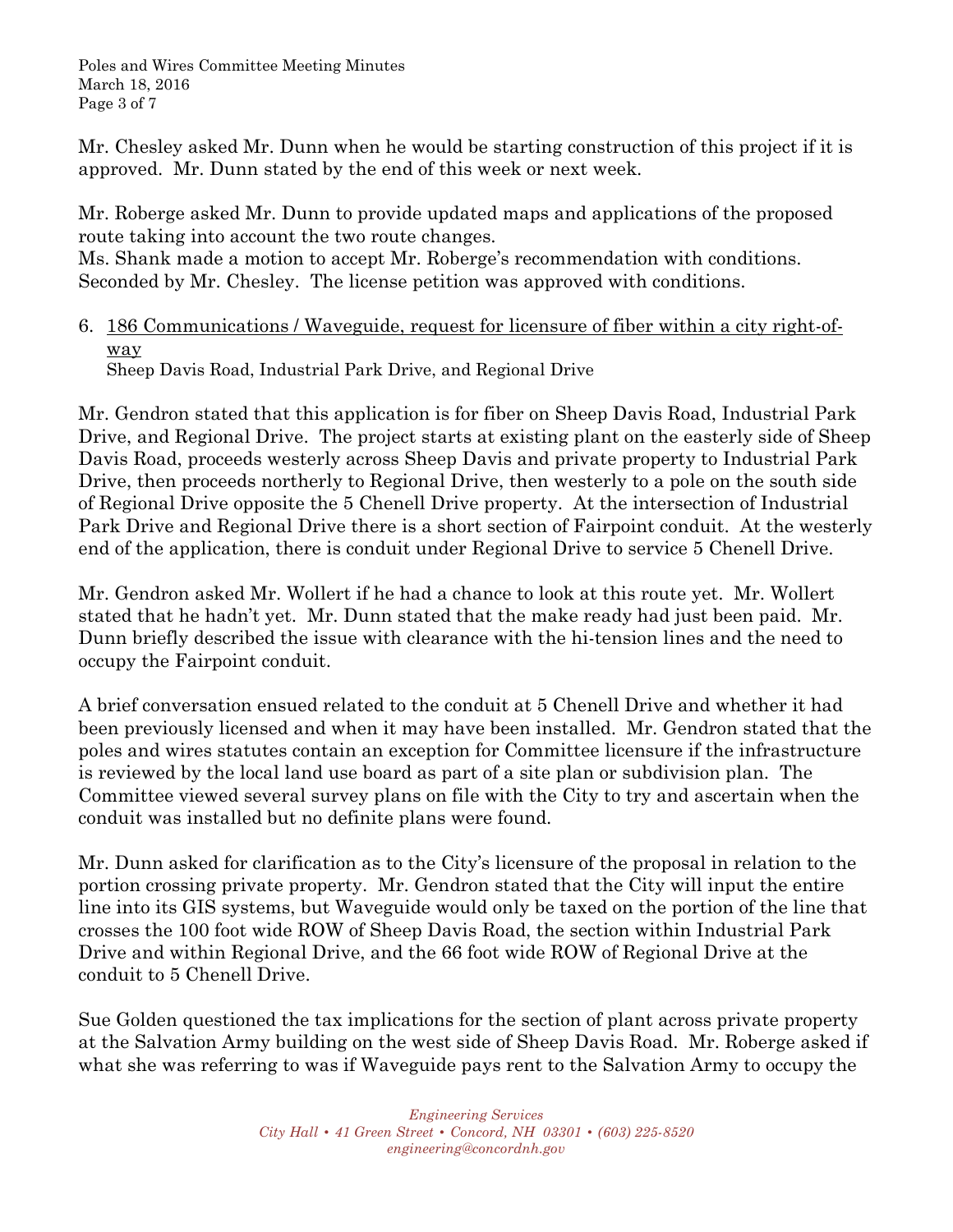Poles and Wires Committee Meeting Minutes March 18, 2016 Page 4 of 7

poles on its property, then would Waveguide be responsible for paying taxes? Ms. Golden stated yes. It was suggested that the Assessing Department research this particular situation.

Mr. Dunn stated that construction of this project is still 3 to 5 months away.

Mr. Gendron recommended that the application be accepted. Ms. Shank made a motion to accept the recommendation. Seconded by Mr. Chesley. The license petition was approved.

1. Unitil Energy Systems, request for licensure of a utility pole within a city right-of-way Storrs Street

Mr. Gendron stated that Unitil had contacted the City this past winter to discuss a situation with their plant feeding the substation on the west side of Storrs Street at the southeast corner of the Holiday Inn property. Stan Balch of Unitil had explained to him that there were several issues with the current plant in that area. The issues had to do with access and snow removal during the winter to access a pole on the east side of Storrs Street and the east side of the railroad near the westerly side of the State buildings on Stickney Avenue. Another issue had to do with adding a switch to a new pole at Storrs Street to easily energize or de-energize the substation. Mr. Balch had indicated that this line feeds the downtown underground system north of Pleasant Street and it was very important to add the switch. Mr. Gendron stated that the Engineering Services Division allowed the installation during the winter at the request of Unitil and recommended that the application be approved.

Mr. Roberge asked the Committee their feelings about approval of the request after the fact. Ms. Shank asked if there could be any recourse if the application was not approved. Mr. Roberge stated that the application could be denied and the Committee would demand removal of the pole. He also stated that the existing poles would need to be made taller to accommodate the wires and the new switch.

A brief discussion ensued related to the infrastructure in the Storrs Street area and the proposed corridor improvements. Mr. Roberge stated that the City will re-evaluate all of the utilities in the corridor and that it is possible that this new pole is temporary until the new corridor is constructed.

Ms. Shank made a motion to accept the recommendation. Seconded by Mr. Chesley. The license petition was approved.

2. segTEL, Inc., d/b/a FirstLight Fiber, request for licensure of fiber within a city right-ofway

South Main Street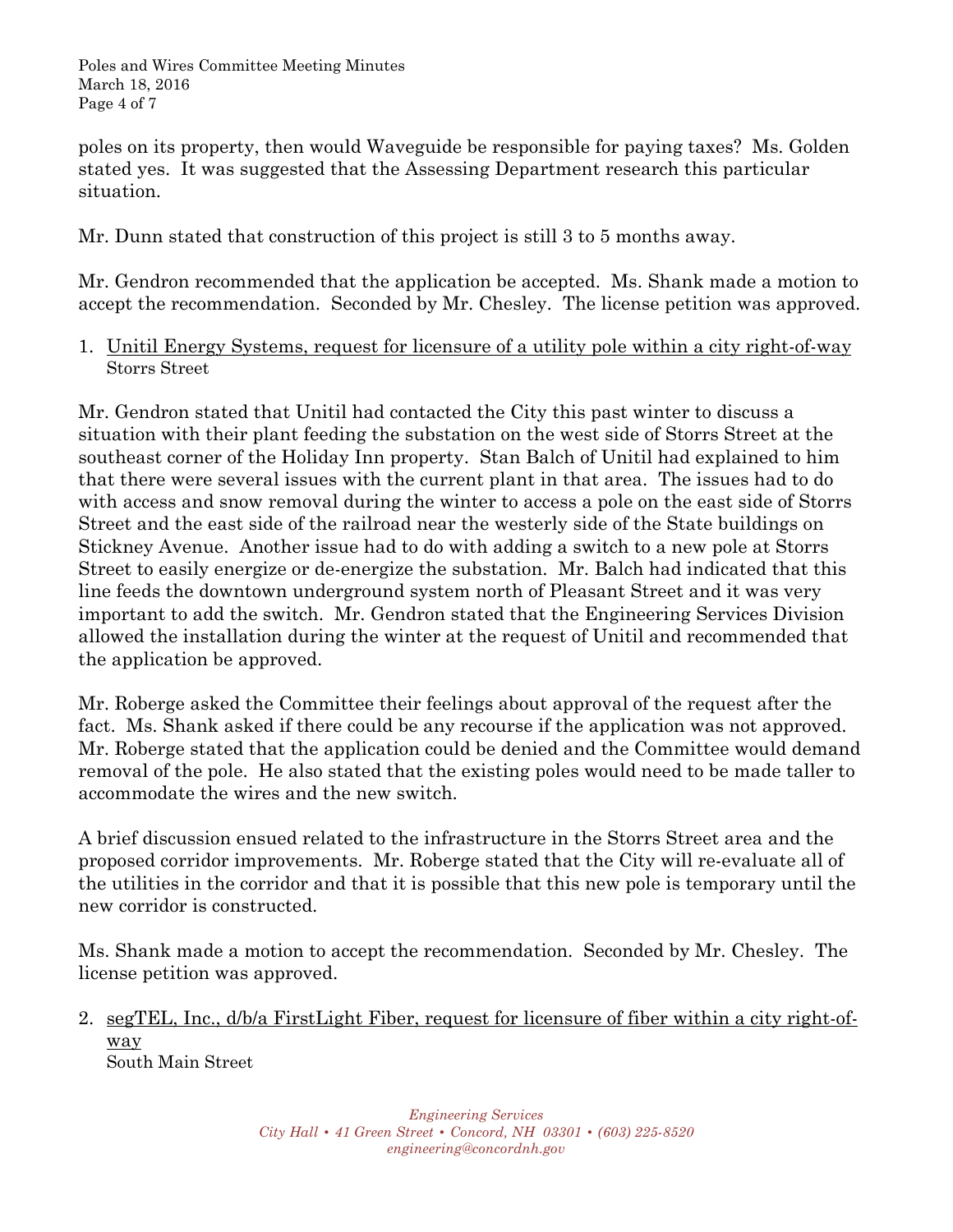Mr. Gendron stated that this application is for fiber on South Main Street starting at existing plant at the intersection of South Main Street and McKinley Street and then proceeding northerly to the building at 1 Pillsbury Street. He indicated that the fiber is already installed and that the City became aware of it when Unitil contacted Mr. Wollert to coordinate make ready work. Mr. Gendron stated that he believed that Firstlight installed sometime this past winter. Mr. Wollert stated that the date code on the fiber is Nov. 2016, therefore he believes it was installed after that.

Mr. Roberge stated that when Firstlight was questioned by Mr. Gendron about the fiber being installed prior to the Committee licensing it, that Firstlight replied quickly and honestly about the installation.

Mr. Roberge asked Mr. Gendron to prepare a letter to the pole owners asking that they inform the City when they are approached by potential attachers and remind them how important it is to the City to be aware of these potential projects.

Ms. Golden asked if the City had recourse against Unitil or Fairpoint for not notifying the City about Firstlight attaching to poles. Mr. Roberge stated that the City could go to the PUC and make a complaint. Mr. Wollert suggested that we not file a complaint for this project. Mr. Gendron stated that he has seen letters from the pole owners to the attachers stating that the attacher is responsible for also securing all required licenses and / or permits from the state or municipal authorities.

Mr. Gendron indicated that they have secured licenses from Unitil and Fairpoint and recommended that the application be approved.

Mr. Roberge made a motion to accept the recommendation. Seconded by Mr. Chesley. The license petition was approved.

# 3. segTEL, Inc., d/b/a Firstlight Fiber, request for licensure of fiber within a city right-ofway

Washington Street, North Main Street, and Court Street

Mr. Gendron stated that this application is for fiber on Washington Street, North Main Street, and Court Street starting at existing plant at the intersection of Washington Street and North State Street. He stated that it then proceeded easterly along the northerly side of Washington Street to North Main Street, then southerly on the westerly side of North Main Street to a certain pole, then crosses North Main Street to the easterly side, then southerly to a pole opposite Court Street, then westerly to a pole at the southwest corner of North Main Street and Court Street. The original proposal then crossed to two poles on the north side of Court Street to conduit that would feed the existing courthouse on the south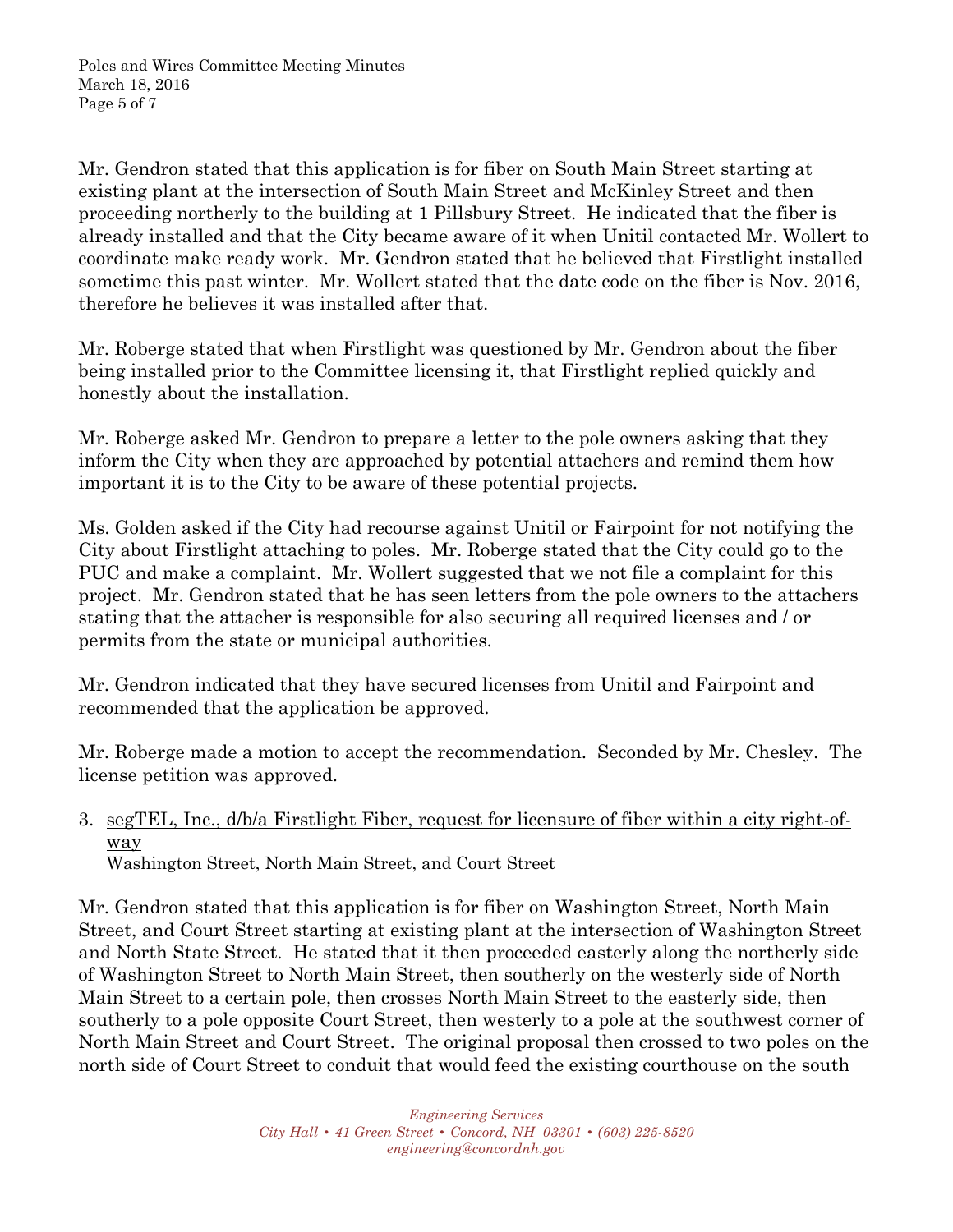Poles and Wires Committee Meeting Minutes March 18, 2016 Page 6 of 7

side of Court Street. Subsequent information from Firstlight indicated that they now wanted to go underground to the existing courthouse from the pole at the southwest corner of North Main and Court. They stated that the reason for this was insufficient space on the aerial route along Court Street.

Mr. Gendron indicated that he had an on-site meeting with Ed Robinson, Outside Plant Engineer for Firstlight, at the beginning of March. At that meeting Mr. Gendron had informed Mr. Robinson that Firstlight would not be allowed to excavate in the pavement of Court Street as it had recently been repaved and was under moratorium. Mr. Robinson and Mr. Gendron observed the right-of-way bounds for Court Street in relation to the pavement, and determined that there was insufficient room to excavate within the right-of-way without impacting the pavement. Mr. Gendron informed Mr. Robinson that the City was actively reviewing a site plan for the demolition of a County building and the construction of a new courthouse. He advised Mr. Robinson to contact the County and / or its engineer as soon as possible to discuss the placement of fiber on County land so that it does not impact the proposed site development.

Mr. Gendron indicated that as of this Committee meeting, he had no further information related to the placement of fiber on the County land.

Mr. Roberge asked about the route and whether Firstlight could install within the North State Street right-of-way and then easterly along Court Street. Mr. Wollert stated that these companies prefer the least expensive path.

Mr. Gendron indicated that Firstlight has been in contact with Unitil and Fairpoint and recommended that the application be approved for Washington Street and North Main Street but not for Court Street. He indicated that he would stay in contact with Firstlight related to their proposed installation on County land.

Mr. Roberge made a motion to accept the recommendation that only Washington Street and North Main Street be approved and that no digging in the Court Street right-of-way still applies, and that Mr. Gendron continue to coordinate with Firtslight and the County for installation on County land. Seconded by Mr. Chesley. The license petition was approved.

# 4. segTEL, Inc., d/b/a Firstlight Fiber, request for licensure of fiber within a city right-ofway

South Fruit Street and Clinton Street

Mr. Gendron stated that this application is for fiber on South Fruit Street and Clinton Street starting at existing plant at the intersection of South Fruit Street, North Fruit Street, and Pleasant Street. He stated that it then proceeded southerly along the easterly side of South Fruit Street to Clinton Street, then easterly on the northerly side of Clinton